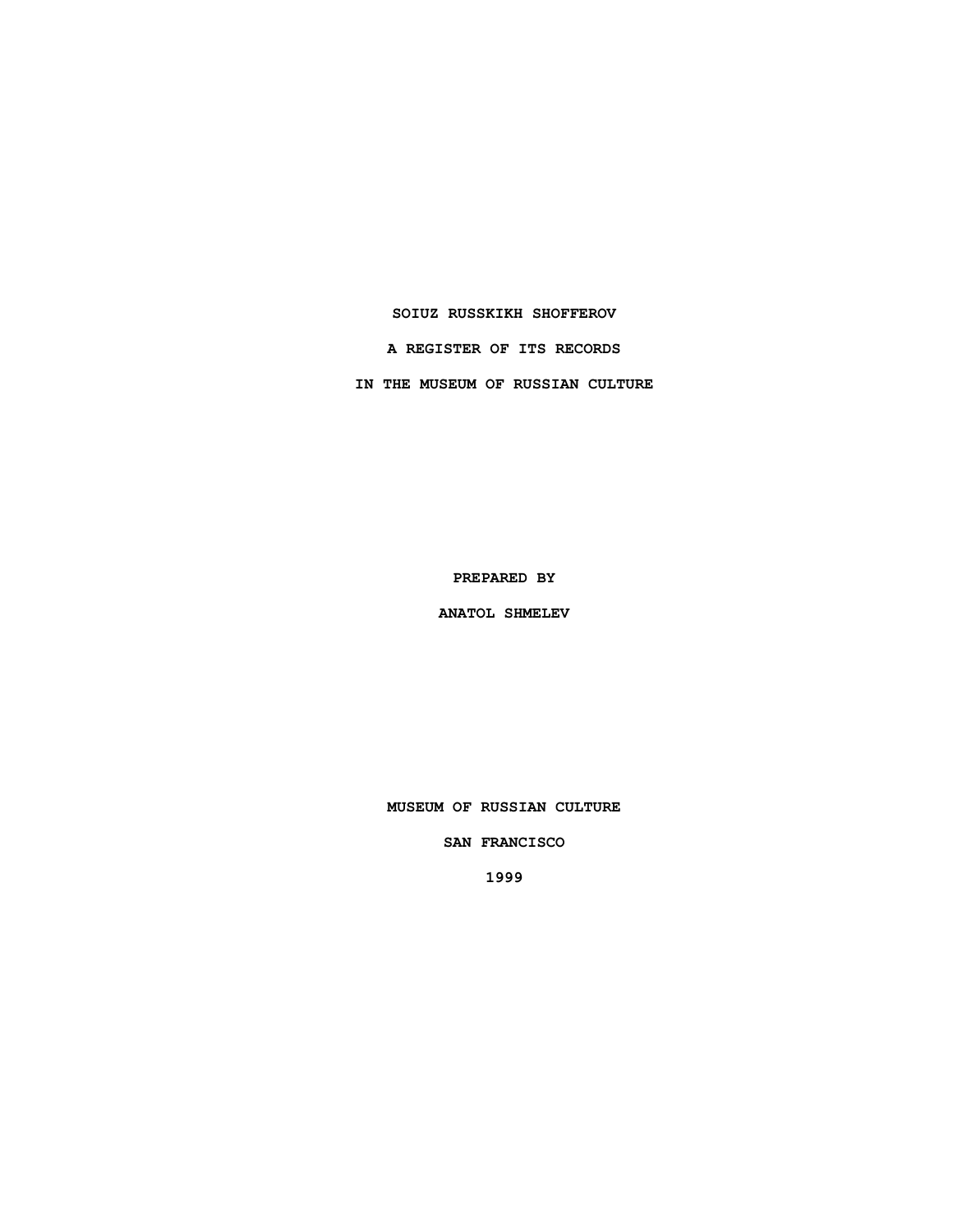## **SCOPE AND CONTENT NOTE**

#### **SOIUZ RUSSKIKH SHOFFEROV RECORDS**

**This collection consists mainly of clippings, along with some leaflets and a small amount of internal documentation of the Union of Russian Taxi-Drivers in Paris in the late 1920s-early 1930s. The Union, whose membership at one point numbered in the thousands, was a potent labor group that participated actively in the strike of 1934.**

**Detailed processing and preservation microfilming for these materials were made possible by a generous grant from the National Endowment for the Humanities and by matching funds from the Hoover Institution and Museum of Russian Culture. The grant also provides depositing a microfilm copy in the Hoover Institution Archives. The original materials and copyright to them (with some exceptions) are the property of the Museum of Russian Culture, San Francisco. A transfer table indicating corresponding box and reel numbers is appended to this register.**

**The Hoover Institution assumes all responsibility for notifying users that they must comply with the copyright law of the United States (Title 17 United States Code) and Hoover Rules for the Use and Reproduction of Archival Materials.**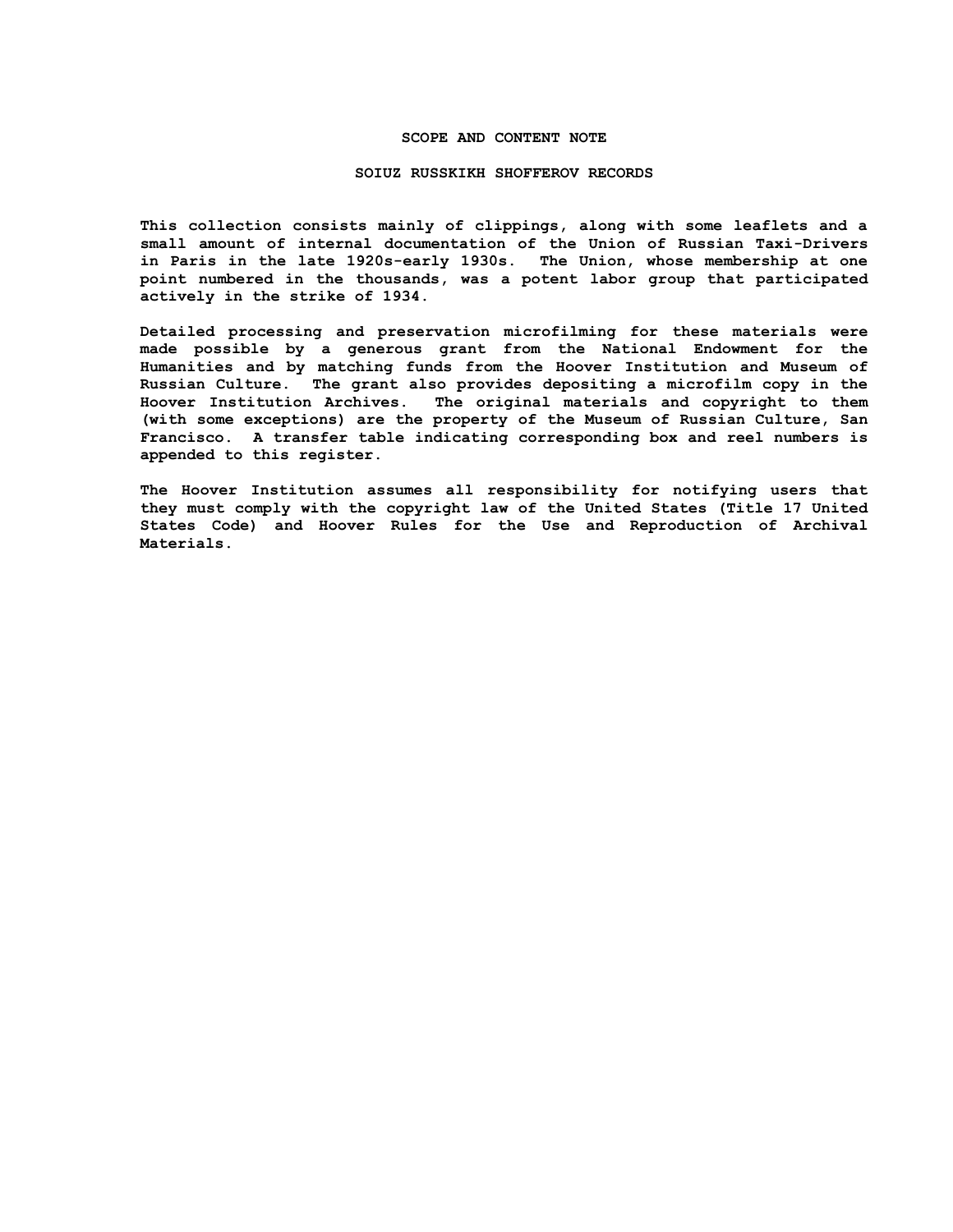## **REGISTER**

# **SOIUZ RUSSKIKH SHOFFEROV RECORDS**

## **SERIES DESCRIPTION:**

# **Box Nos Series**

**1 SOIUZ RUSSKIKH SHOFFEROV, 1926-1943. Records, including clipping files, broadsides and correspondence, arranged by physical form, and chronologically within**